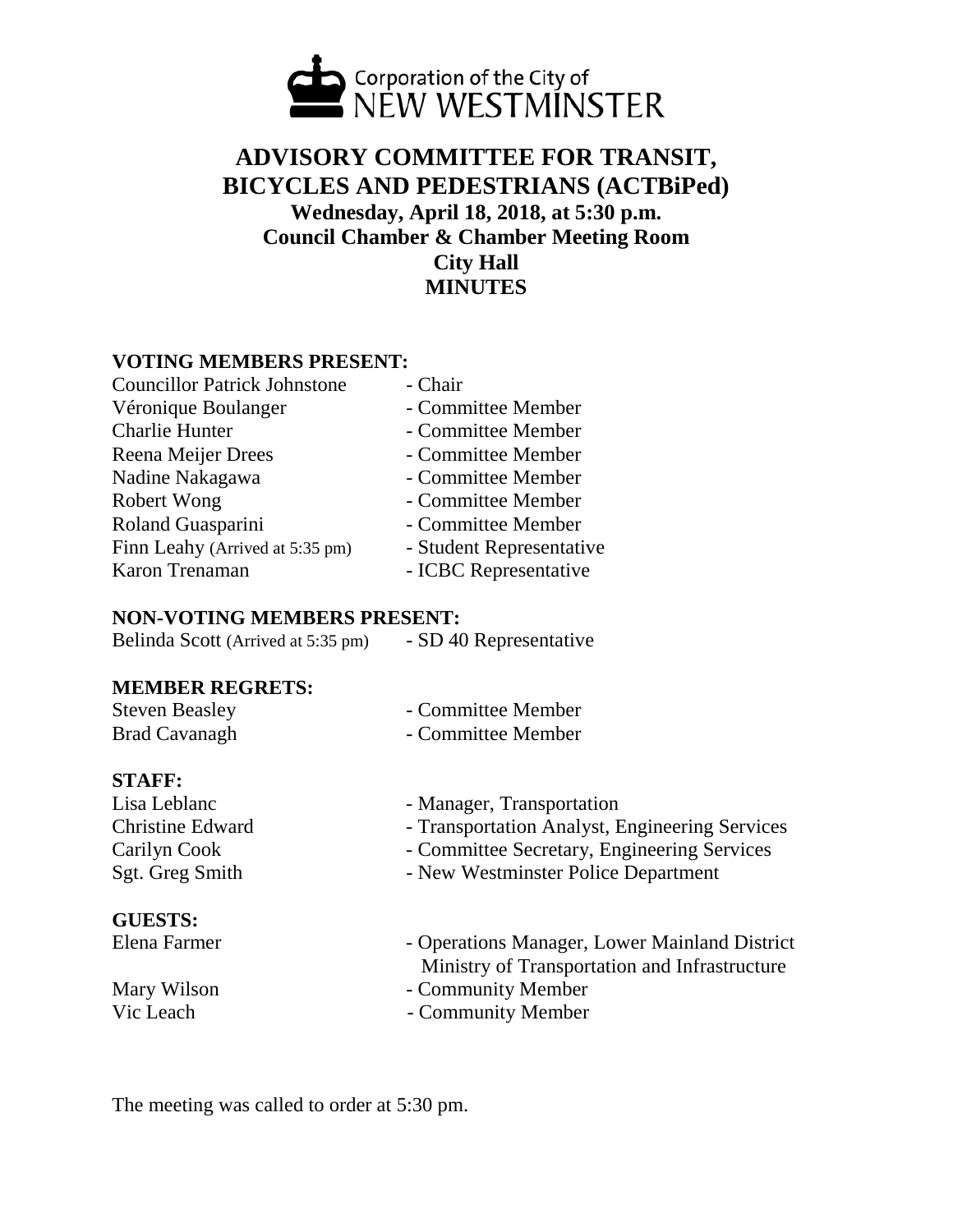#### **1.0 ADDITIONS TO AGENDA & ADOPTION OF AGENDA**

### **1.1 Additions to Agenda & Adoption of April 18, 2018**

## **MOVED and SECONDED**

*THAT the Agenda of the Advisory Committee for Transit, Bicycles and Pedestrians meeting held on April 18, 2018 be received and adopted with the addition of Item 5.2 – Walk 30, Item 5.3 – Construction Site Policy, and Item 5.4 – Intersection Crossing Times, from Reena Meijer Drees, Committee member.* 

## **CARRIED.**

All members of the Committee present voted in favour of the motion.

#### **2.0 ADOPTION OF MINUTES**

## **2.1. Adoption of the Minutes of February 7, 2018**

## **MOVED and SECONDED**

*THAT the Minutes of the Advisory Committee for Transit, Bicycles and Pedestrians meeting held on February 7, 2018 be received and adopted.* 

## **CARRIED.**

All members of the Committee present voted in favour of the motion.

#### **3.0 PRESENTATIONS**

## **3.1 Pedestrian/Bicycle Overpass Across Stewardson Way - Elena Farmer, MoTI**

Elena Farmer, Operations Manager, Lower Mainland District, Ministry of Transportation and Infrastructure, commenced with her presentation. She stated that currently there is no pedestrian access near Grimston Park, on the northside of Stewardson Way, and that high traffic volumes make pedestrian crossing unsafe and impractical. Elena advised that multiple studies have recommended that a pedestrian overpass is a preferred option at this site and that the project is part of a Federal cost-sharing program. It was noted that the scope of the project includes the design and construction of a new pedestrian and cycling bridge at Grimston Park, including the following features:

- $\triangleright$  The overpass will be three meters wide in order to safely accommodate both cyclists and pedestrians;
- $\triangleright$  The structure will span approximately 40 meters in length;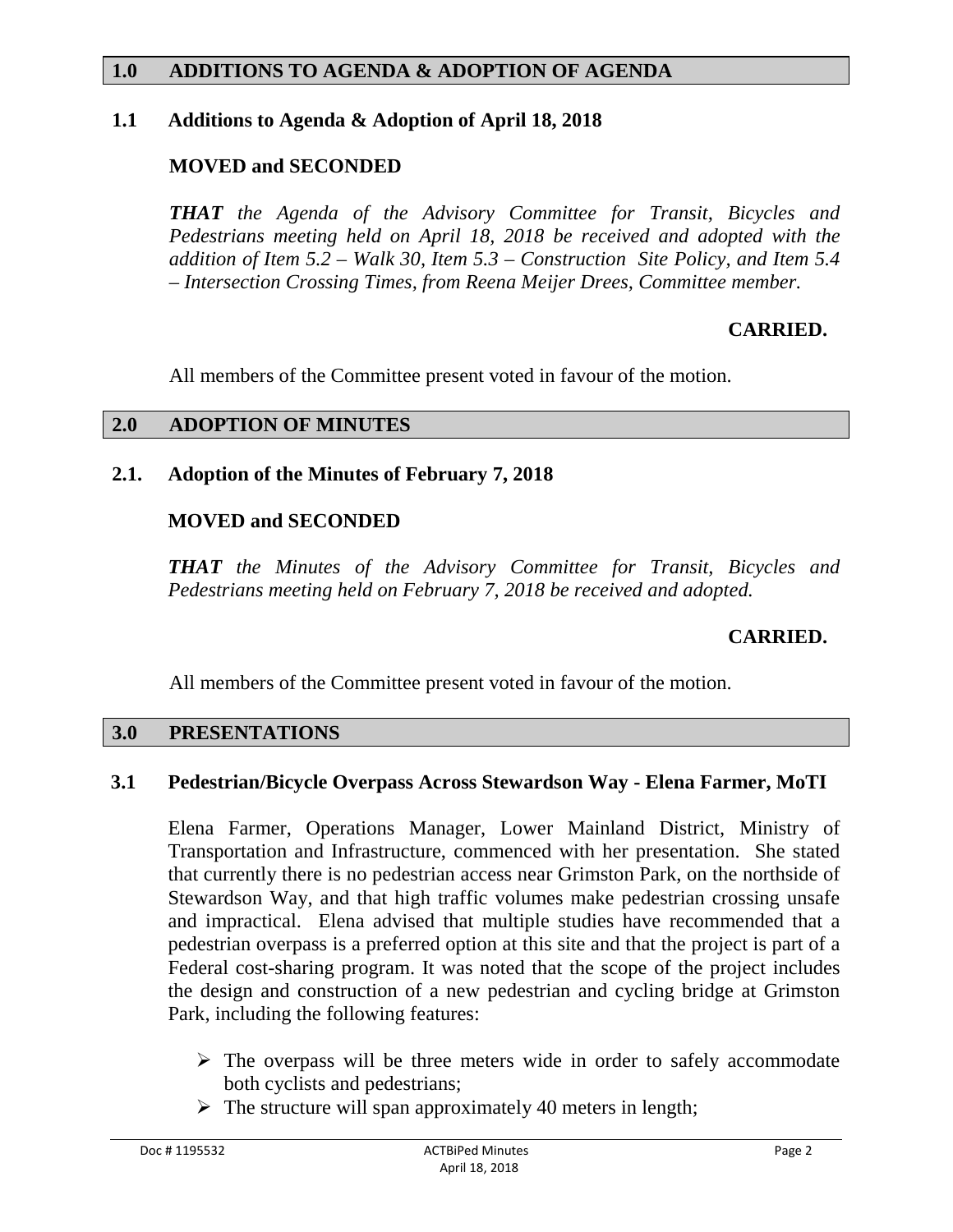- $\triangleright$  In order to provide full accessibility, the bridge will include gradual ramp slopes; and,
- $\triangleright$  The bridge and ramps have been designed to minimize the overall footprint and impact to Grimston Park.

In closing, Elena advised members that the project is at 50% design completion, a First Nations consultation is currently underway, the MoTI project team is engaged with City staff, and a contaminated soil analysis is scheduled for the end of April.

The following discussion ensued:

- It is anticipated that construction on the project will commence sometime in the next year; however, things are still being worked out;
- A Committee member acknowledged and thanked the West End Residents' Association, in particular Mary Wilson, for the time and effort they have spent advocating for this project;
- Staff are working to optimize how the overpass will connect to cycling routes; and,
- A Committee member requested that the corners of the overpass be widened to make them more maneuverable by cyclists. Elena agreed to take the request to the project team for consideration;

Members were encouraged to email any other suggestions they might have to Lisa Leblanc, Transportation Manager, who will forward them on to Elena.

## **4.0 UNFINISHED BUSINESS**

## **4.1 118 Royal Avenue Rezoning Update – Stephen Blore (see Item 7.1)**

Councillor Johnstone stated that, as explained in the above report (which was included in the agenda package), this site is an important place to connect Agnes Street, which is a future greenway, to  $3<sup>rd</sup>$  Avenue crossing of Royal Avenue, as it could provide a low-grade downtown to uptown cycling connection. The Committee had asked staff to require that the developer provide multi-use pathway on-site. Subsequently, when a full 3m pathway was not possible due to impacts to the development, the Committee requested a one metre dedication be required, as a condition of rezoning, to enable future implementation of this cycling connection.

The following discussion ensued:

• Staff advised that the Committee has put their position forward to Council through the Land Use and Planning Committee;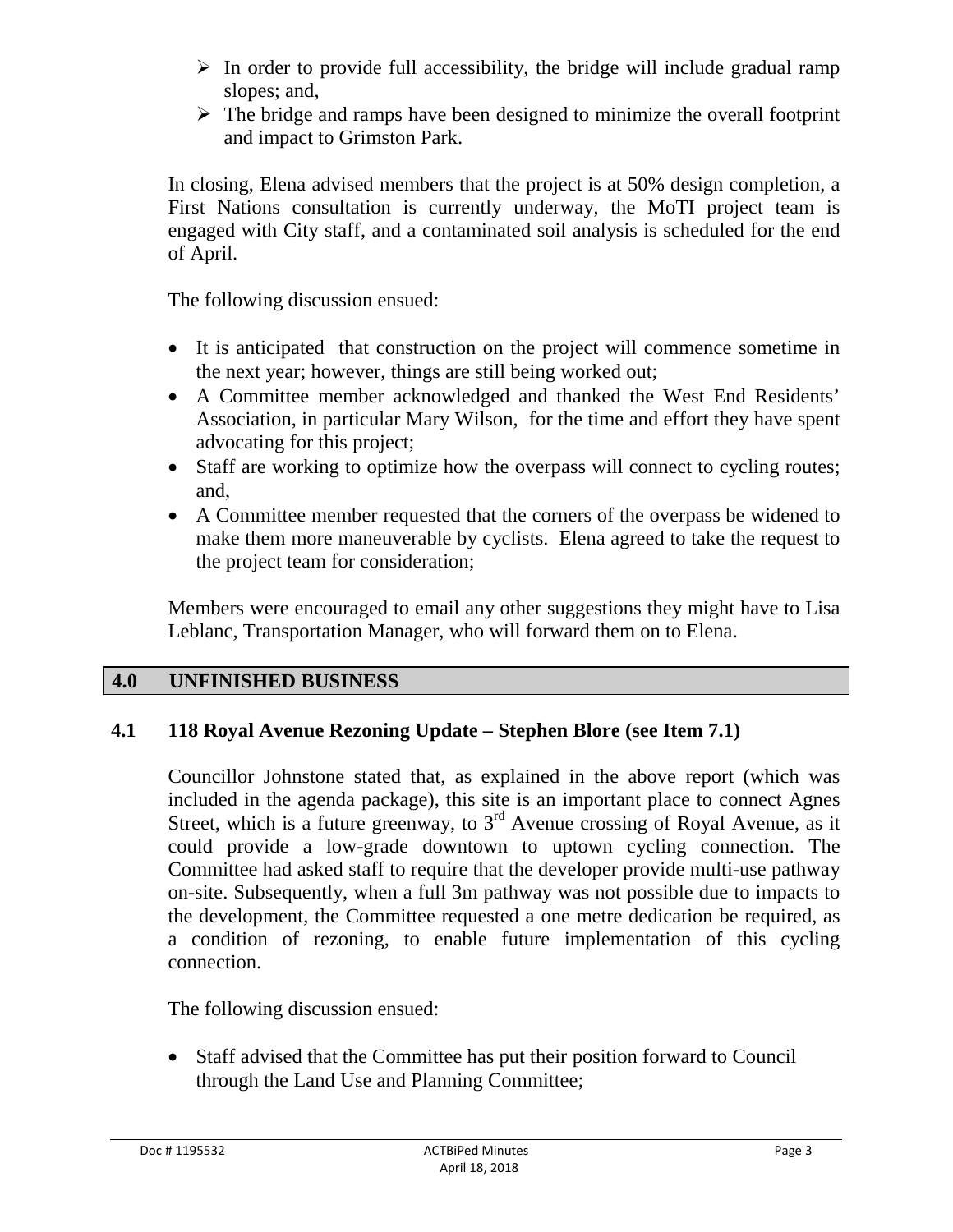- Staff informed the group that, as the City plans to dedicate space from the site for future use, one side of the property must be decided upon and to date, the school district has not been open to working on the west side aspect with us;
- Staff advised that they do their best to advocate for improvements such as this during the rezoning application review process, and they will attempt to bring issues such as this to the attention of the ACTBiPed Committee, but often the timing for development review does not enable issues to be brought forward at the right time. Attempts will continue to be made to draw the Committee's attention to development applications of interest to advancing the City's walking, transit and cycling priorities; and,
- Councillor Johnstone invited members to the public hearing being held on Monday, April  $30<sup>th</sup>$  at 6:00 pm which will address the rezoning of 118 Royal Avenue.

## **4.2 Road Safety Law Reform Group of BC's Modernizing the BC Motor Vehicle Act Update re February 19th Report to Council – Staff**

Lisa Leblanc, Transportation Manager, informed members that the Committee's report to Council resulted in a letter going to the Local Government Management Association (LGMA) expressing support for the changes to the BC Motor Vehicle Act (Act) proposed by the Road Safety Law Reform Group of BC, and proposing a motion to UBCM. As the Motor Vehicle Act was originally passed in 1957 and, since then, motor vehicles are up 1400% and cycling is up over 300% it is deemed necessary to upgrade certain aspects of it. It is expected that the Road Safety Law Reform Group's recommendations will be considered by the Union of BC Municipalities (UBCM) in September, and that may result in an official request being made for the Provincial Government to review the Act in light of the 24 recommendations made by the Road Safety Law Reform Group.

The following discussion ensued:

• A member expressed concern that if all the recommendations go under one blanket motion it may hinder progress on individual changes to the Act, specifically, those with respect to speed limits. Councillor Johnstone agreed to discuss this with the Committee member outside of the meeting to determine how to move the speed limit aspects of the recommendations forward.

## **5.0 NEW BUSINESS**

## **5.1 New Westminster Transit Priorities Document – Stephen Blore (see Item 7.2)**

As Stephen Blore, Transportation Planner, was unable to attend the meeting, Christine Edward, Transportation Analyst, addressed the Committee with respect to the New Westminster Transportation Priorities Document. Christine advised that staff are working to identify key priorities as part of the larger transportation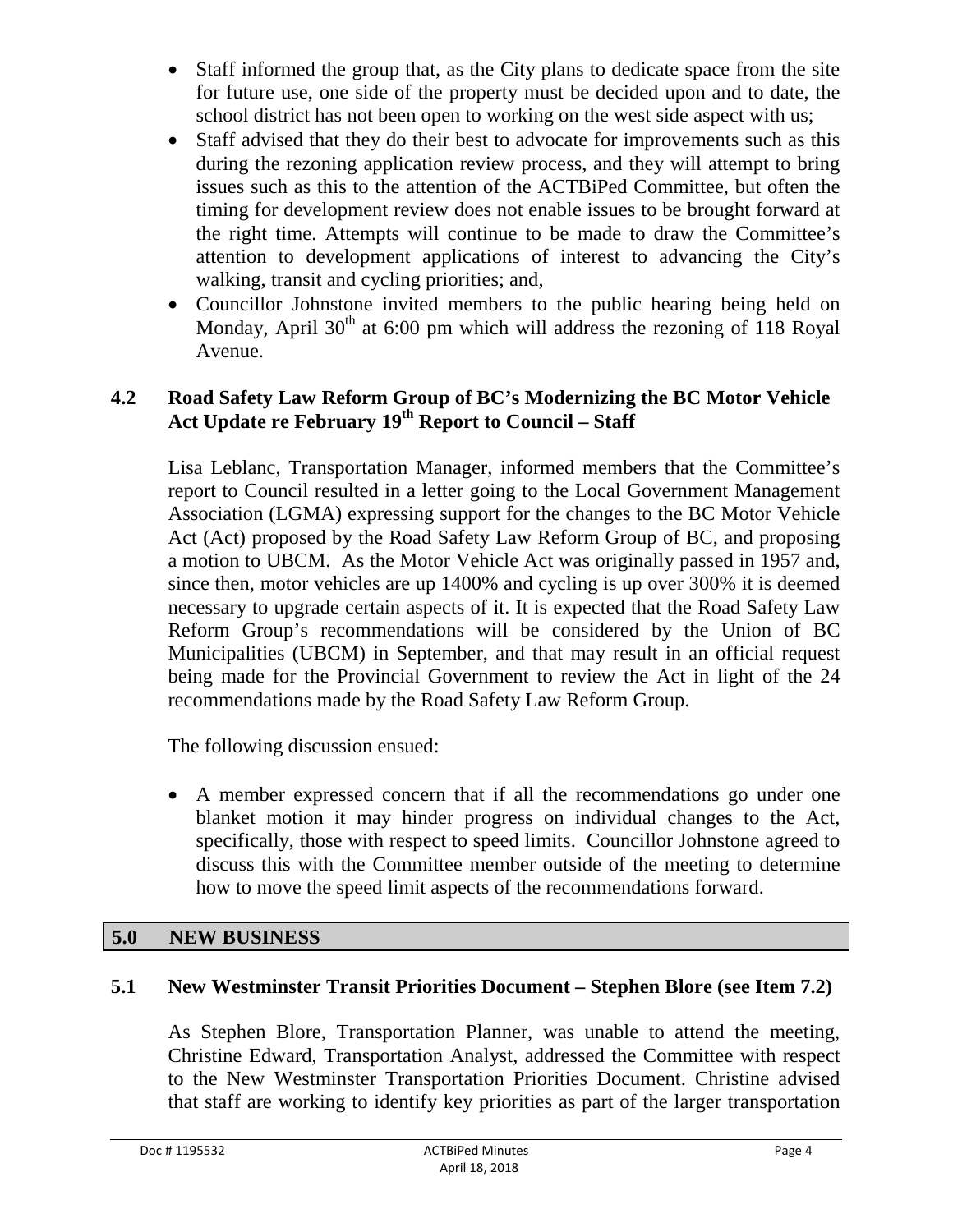plan in order to create a document for staff and Council to use as we move forward.

The following discussion ensued:

- A member stated that in general he supports the Columbia Station as a priority; however, it is still open to the two towers above it and noise is an issue. He would like to see TransLink work on quieting the noise at this location (as a priority) and possibly some other locations as well;
- A member stated that Columbia Station appears to be the least accessible station and is often very crowded with narrow platforms;
- Staff advised that TransLink has the Columbia SkyTrain Station in their work plan for the next 5 years or so and City staff are working on it with them and advocating for improvements at the Station;
- Staff are looking at accessible connectivity over the railway tracks to the River Market at the Quay and accessibility in general in this area;
- Staff clarified that Sapperton Green was not included in the priorities list as it is ongoing and already being addressed in the master planning process;
- Staff responded to a member's enquiry regarding bus shelters and informed members that the City's bus shelter program is done through Pattison Outdoor Advertising with staff working with them to determine where shelters will be installed each year (this is how most municipalities have shelters provided). Last year, four shelters were installed in New Westminster, which was the most ever in one year. It was noted that the City is looking at how bus shelter installations can be done differently.
- The Provincial Government is responsible for improvements to the Queensborough Bridge, and the City would be anticipate providing input on any changes proposed by the Province; there are currently not any plans that the City is aware of regarding the Queensborough Bridge; and,
- Staff reminded members that as a small city, cost sharing is very important as it is challenging to prioritize some of these items without it.

## **5.2 Walk 30 – Reena Meijer Drees**

Reena Meijer Drees, Committee member, invited everyone to register for the second annual Walk 30 Burnaby-New West Challenge and informed the group that we are in competition with the City of Burnaby for the Walk 30 Cup. The challenge is for all registrants to walk for 30 minutes a day and log their time on the Walkers' Caucus website. She encouraged everyone to register for the five week challenge on the Walkers' Caucus website by Saturday, April 28<sup>th</sup> and to start logging their minutes.

## **5.3 Request for Action on Policy re Construction Sites – Reena Meijer Drees**

Reena stated that the City's policy with respect to construction sites blocking sidewalks does not appear to be working. She advised that as there are three new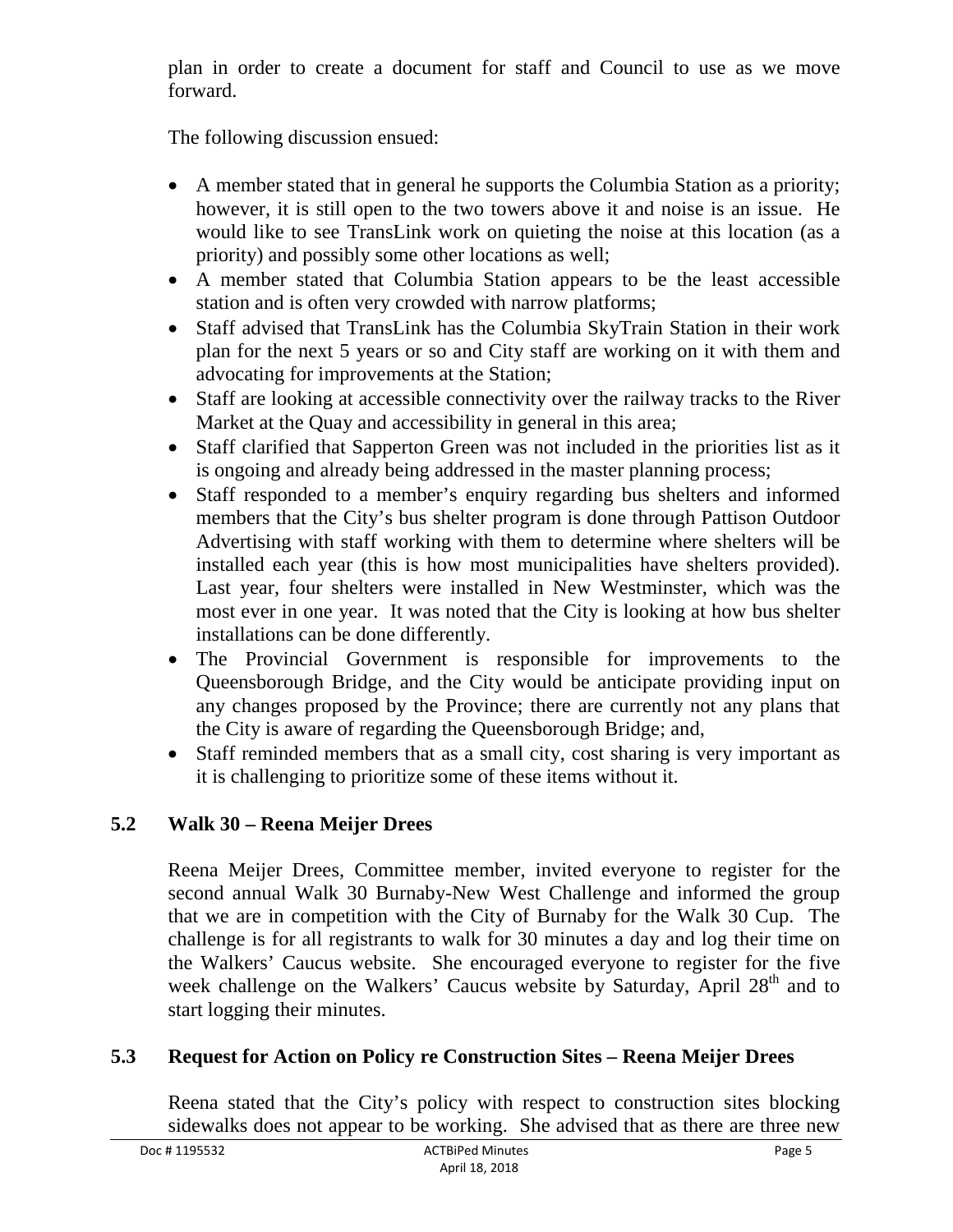large developments coming up, the City should be proactive in dealing with this issue before construction starts.

The following discussion ensued:

- Staff acknowledged that this is an ongoing and challenging issue and, while the City does have policies in place and expectations of contractors, there are often differences between what has been approved and what appears in the field;
- Councillor Johnstone stated that the committee needs to review what we have in place, determine if it is working and, if it is not, establish what the next what the next step might be;
- Staff reminded members that any work on City streets requires a Street Occupancy Permit (SOP) accompanied by a Traffic Management Plan (TMP). Unfortunately, sometimes, contractors do not adhere to the approved TMP. In these cases, Parking Enforcement is requested to conduct regular visitations at non-compliant sites;
- Staff advised that during recent construction in Sapperton, the City had additional inspectors (over and above regular staffing), so we did not experience these types of issues;
- Committee members will be included in the review of a brochure which will accompany SOPs;
- Members were encouraged to use the SeeClickFix app to report violations; and,
- Staff agreed that feedback given to managers/developers directly from members during a Committee meeting may be given more thoughtful consideration than those just coming from staff.

Staff will come back to the Committee with a workshop to discuss and receive feedback on constructions sites and related policies.

## **5.4 Intersection Crossing Times – Reena Meijer Drees**

Reena informed members that Vic Leach, community member, arranged for a number of volunteers to visit 65 intersections in the City and an additional four intersections in Richmond, Burnaby, and Vancouver. The volunteers did detailed audits of the crossings including the conditions of the sidewalks, what happens when you press the button, how long the countdown is, etc., which was compiled as raw data. Reena stated that the overarching conclusion is that there is no consistency within the City nor across the border in other cities. She advised that even within an intersection you can find different countdown times from one side of the street to the other. She informed the group that a letter was sent to the City requesting that eight heavily-used intersections along Sixth Street and Eighth Street be adjusted to make them a little bit longer and consistent with one another, keeping in mind that the crossings are used by a lot of seniors, many of which use mobility aids. Reena will forward all the information collected to Lisa Leblanc, Transportation Manager.